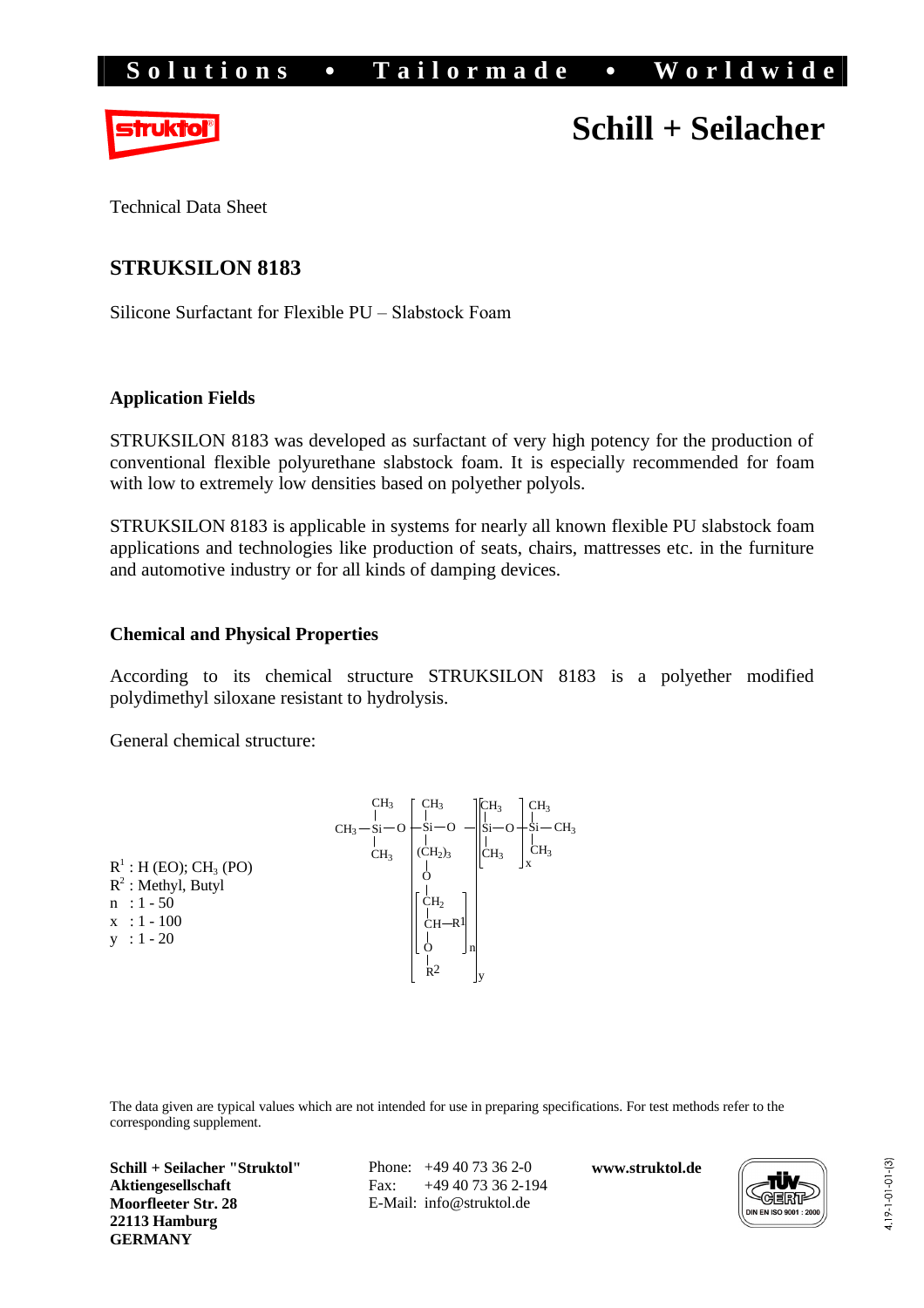STRUKSILON 8183 is a clear, colourless to slightly yellow liquid of middle viscosity, has strong surfactant properties and is miscible with water at room temperature.

| Viscosity at $25^{\circ}$ C     | [mPas]                         | app. $400$ |
|---------------------------------|--------------------------------|------------|
| Density at $25^{\circ}$ C       | $\left[\mathrm{kg/m}^3\right]$ | app. 1020  |
| Flash point (DIN/ISO 2562) [°C] |                                | >100       |
| Refractive index                |                                | app. 1.440 |

### **Technical Properties**

STRUKSILON 8183 is a surfactant of very high potency. Its performance is mainly focussed on high activity but it still induces a well-balanced relation between a high quantity of open cells and resulting good air flow as well as a uniform cell and density distribution combined with good physical and mechanical properties in produced flexible block foams.

Due to its very high potency STRUKSILON 8183 is recommended for the production of flexible PU slabstock foams with a densities as low as  $7 \text{ kg/m}^3$ , but can also be used for densities up to 30 kg/m<sup>3</sup>.

Furthermore, STRUKSILON 8183 can be used in the box foaming process, as well as in continuous production of slabstock foams.

STRUKSILON 8183 shows an excellent emulsifying efficiency and compatibility when used with polyetherpolyols and can be also used in combination with Glycerol or other additives for improved stability of very low density foams.

STRUKSILON 8183 can be used in combination with all usual co-blowing agents like methylenechloride or acetone.

#### **Recommended Dosage**

Usually, STRUKSILON 8183 is applied in quantities of 1,0 to 3,0 php (parts on 100 parts polyol), but for densities of less than 15 kg/m³ a level of 2,0 to 4,5 php is recommended. We recommend to adjust the optimum dosage to the corresponding formula, type and amount of activators, catalysts, blowing agents and the activity of raw materials.

The data given are typical values which are not intended for use in preparing specifications. For test methods refer to the corresponding supplement.